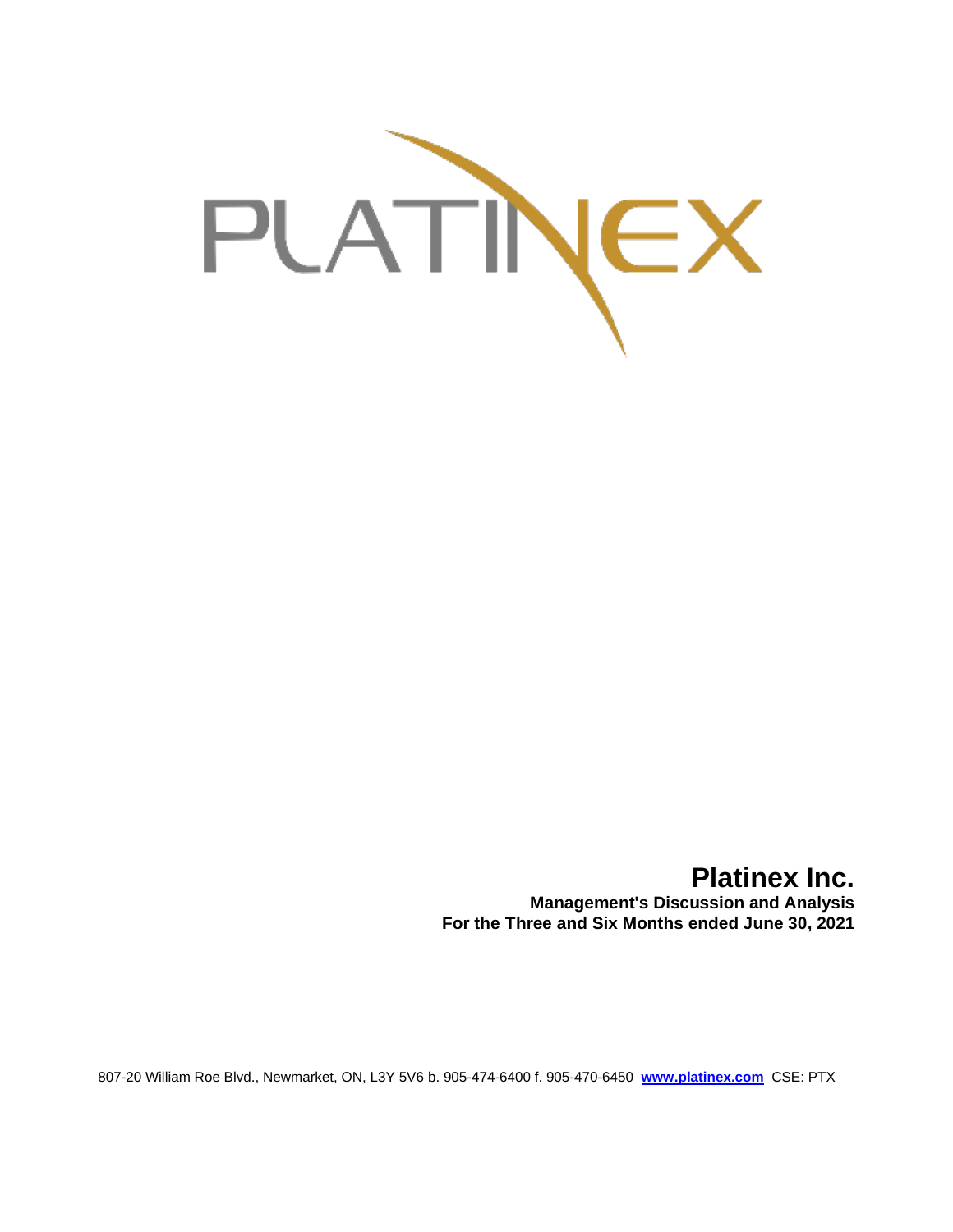### **General**

The following Management's Discussion and Analysis ("MD&A") of the financial condition and results of the operations of Platinex Inc. (the "Company" or "Platinex") constitutes management's review of the factors that affected the Company's financial and operating performance for the three and six months ended June 30, 2021. This MD&A was written to comply with the requirements of National Instrument 51-102 – Continuous Disclosure Obligations. This discussion should be read in conjunction with the unaudited condensed interim consolidated financial statements of the Company for the three and six months ended June 30, 2021, together with the notes thereto. Results are reported in Canadian dollars, unless otherwise noted. The Company's unaudited condensed interim consolidated financial statements and the financial information contained in this MD&A, unless otherwise indicated, are prepared in accordance with International Financial Reporting Standards ("IFRS") as issued by the International Accounting Standards Board ("IASB") and interpretations of the IFRS Interpretations Committee. Information contained herein is presented as of August 18, 2021, unless otherwise indicated.

For the purposes of preparing this MD&A, management, in conjunction with the Board of Directors, considers the materiality of information. Information is considered material if: (i) such information results in, or would reasonably be expected to result in, a significant change in the market price or value of Platinex common shares; (ii) there is a substantial likelihood that a reasonable investor would consider it important in making an investment decision; or (iii) it would significantly alter the total mix of information available to investors. Management, in conjunction with the Board of Directors, evaluates materiality with reference to all relevant circumstances, including potential market sensitivity.

Further information about the Company and its operations can be obtained from the offices of the Company or from **[www.sedar.com](http://www.sedar.com/)**.

### **Cautionary Statement on Forward-Looking Statements**

This MD&A contains certain forward-looking information and forward-looking statements, as defined in applicable securities laws (collectively referred to herein as "forward-looking statements"). These statements relate to future events or the Company's future performance. All statements other than statements of historical fact are forward-looking statements. Often, but not always, forward-looking statements can be identified by the use of words such as "plans", "expects", "is expected", "budget", "scheduled", "estimates", "continues", "forecasts", "projects", "predicts", "intends", "anticipates" or "believes", or variations of, or the negatives of, such words and phrases, or state that certain actions, events or results "may", "could", "would", "should", "might" or "will" be taken, occur or be achieved. Forward-looking statements involve known and unknown risks, uncertainties and other factors that may cause actual results to differ materially from those anticipated in such forward-looking statements. The forward-looking statements in this MD&A speak only as of the date of this MD&A or as of the date specified in such statement. The following table outlines certain significant forward-looking statements contained in this MD&A and provides the material assumptions used to develop such forward-looking statements and material risk factors that could cause actual results to differ materially from the forward-looking statements.

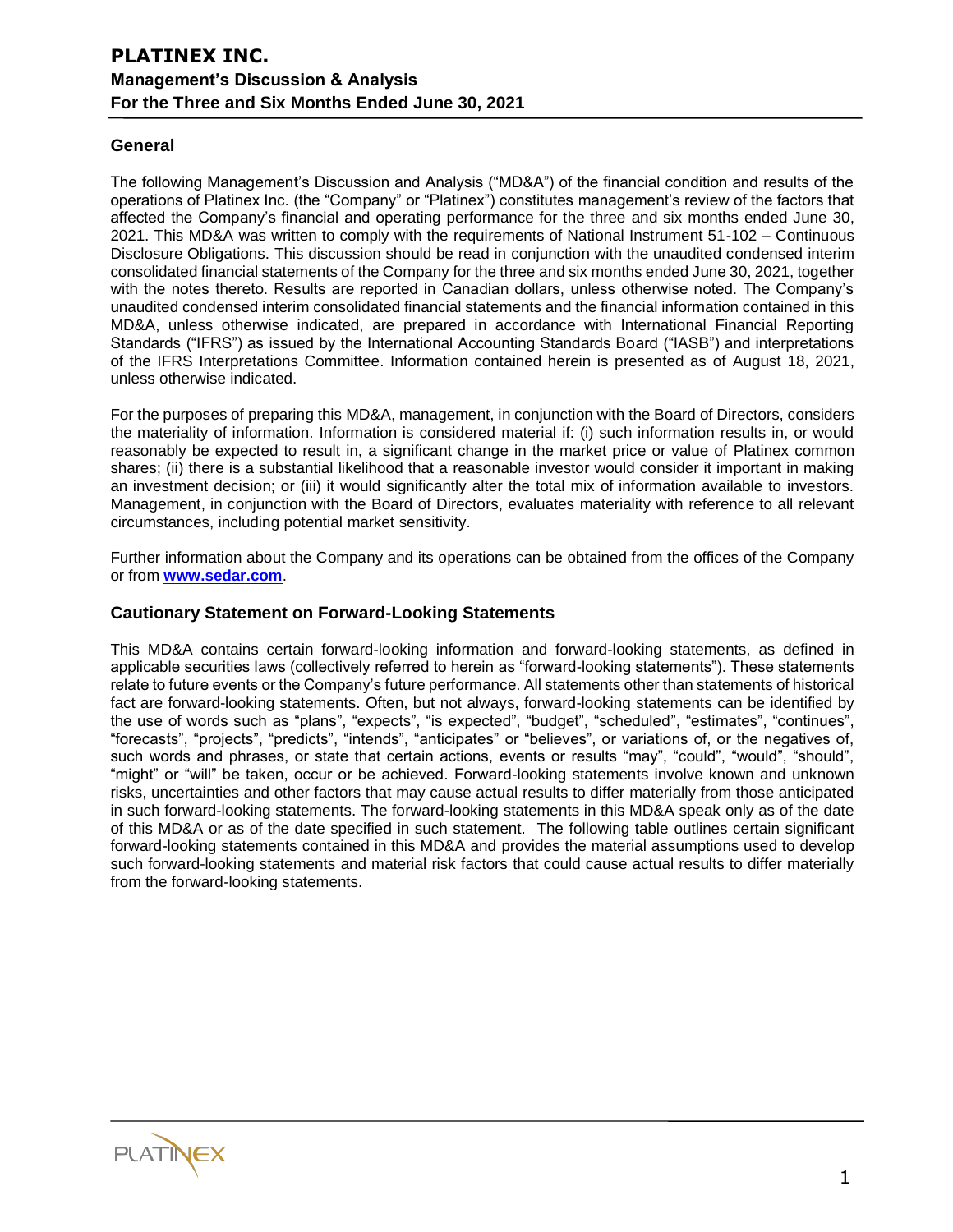| <b>Forward-looking</b><br>statements                                    | <b>Assumptions</b>                                                                                                                                                                                                                                                       | <b>Risk factors</b>                                                                                                                                                                                                                                                                                                                                                     |
|-------------------------------------------------------------------------|--------------------------------------------------------------------------------------------------------------------------------------------------------------------------------------------------------------------------------------------------------------------------|-------------------------------------------------------------------------------------------------------------------------------------------------------------------------------------------------------------------------------------------------------------------------------------------------------------------------------------------------------------------------|
| The Company will be able<br>to continue its business<br>activities.     | The Company has anticipated all<br>material costs and the operating<br>activities of the Company, and such<br>costs and activities will be consistent<br>with the Company's current<br>expectations; the Company will be able<br>to obtain equity funding when required. | Unforeseen costs to the Company<br>will arise; ongoing uncertainties<br>relating to the COVID-19 virus; any<br>particular operating cost increase or<br>decrease from the date of the<br>estimation; and capital markets not<br>being favourable for funding resulting<br>in the Company not being able to<br>obtain financing when required or on<br>acceptable terms. |
| The Company will be able<br>to carry out anticipated<br>business plans. | The operating activities of the Company<br>for the twelve months ending June 30,<br>2022 will be consistent with the<br>Company's current expectations.                                                                                                                  | Sufficient funds not being available;<br>increases in costs; ongoing<br>uncertainties relating to the COVID-<br>19 virus; the Company may be<br>unable to retain key personnel.                                                                                                                                                                                         |

Inherent in forward-looking statements are risks, uncertainties and other factors beyond the Company's ability to predict or control. Please also make reference to those risk factors referenced in the "Risk Factors" section below. Readers are cautioned that the above chart does not contain an exhaustive list of the factors or assumptions that may affect the forward-looking statements, and that the assumptions underlying such statements may prove to be incorrect. Actual results and developments are likely to differ, and may differ materially, from those expressed or implied by the forward-looking statements contained in this MD&A.

Forward-looking statements involve known and unknown risks, uncertainties and other factors that may cause the Company's actual results, performance or achievements to be materially different from any of its future results, performance or achievements expressed or implied by forward-looking statements. All forwardlooking statements herein are qualified by this cautionary statement. Accordingly, readers should not place undue reliance on forward-looking statements. The Company undertakes no obligation to update publicly or otherwise revise any forward-looking statements whether as a result of new information or future events or otherwise, except as may be required by law. If the Company does update one or more forward-looking statements, no inference should be drawn that it will make additional updates with respect to those or other forward-looking statements, unless required by law.

### **Overview of Company**

The Company was incorporated on August 12, 1998 under the laws of the Province of Ontario and trades on the Canadian Securities Exchange under the symbol "PTX". The Company is at the exploration and evaluation stage and is engaged in the acquisition, exploration and development of properties for the mining of precious and base metals. The Company is in the process of exploring its resource properties for mineral resources and has not determined whether the properties contain economically recoverable reserves. Recovery of amounts reported for mineral properties and related deferred expenditures is dependent upon the existence of economically recoverable reserves, confirmation of the Company's interest in the underlying mineral claims, the ability of the Company to obtain necessary financing to conduct exploration and the ability of the Company to recover value for its properties and/or upon future profitable production.

The business of mining and exploring for minerals involves a high degree of risk and there can be no assurance that current exploration programs will result in profitable mining operations. Recoverability of the carrying value of exploration properties and the Company's continued existence are dependent upon the preservation of its interest in the underlying properties, the discovery of economically recoverable reserves and the development and/or sale of such properties at a profit.

**PLATINEX**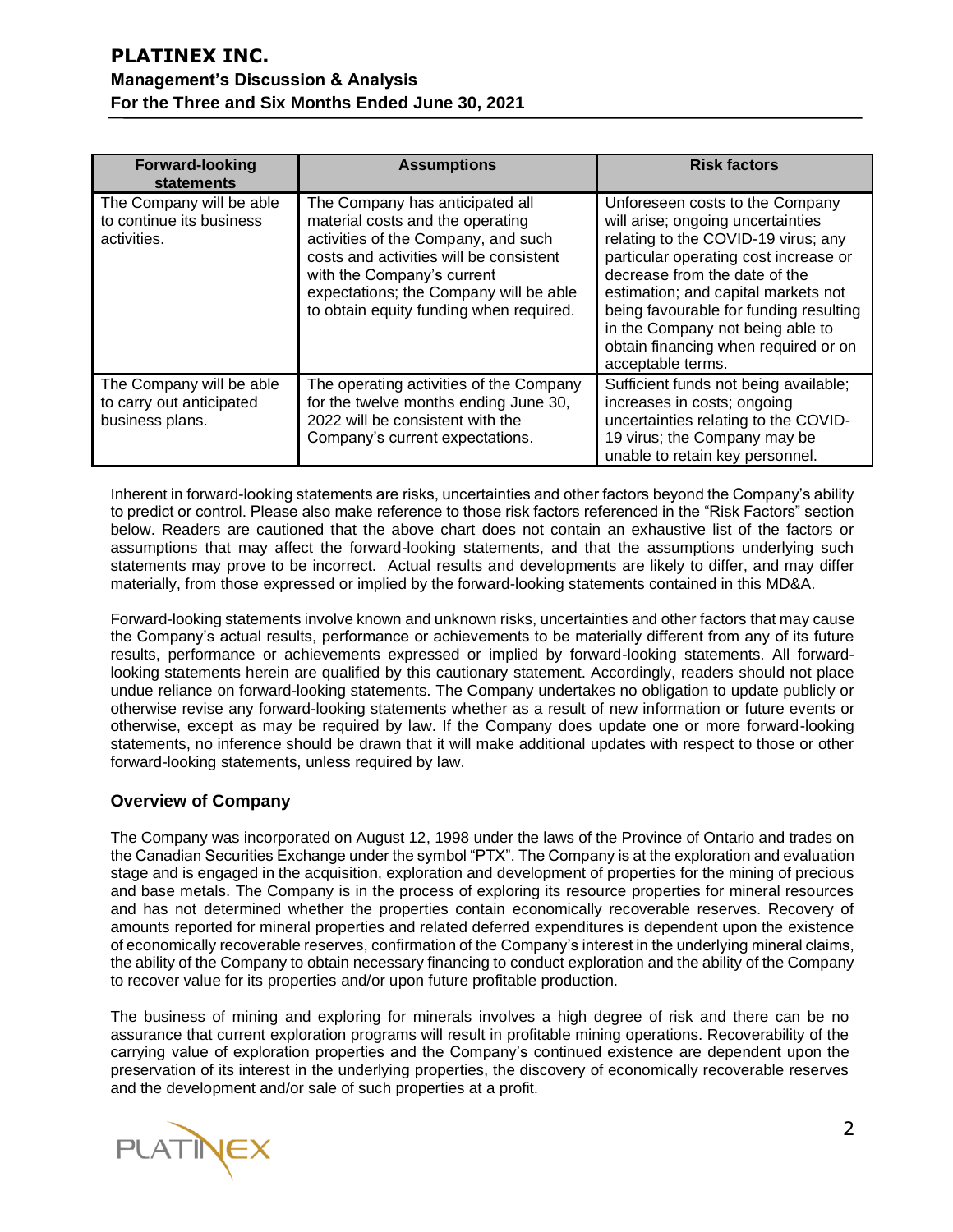The Company has limited financial resources and negative operating cash flow. Until profitable production can be reached, the Company is dependent on debt or equity financings and/or the sale, lease or farm-out of exploration and evaluation assets to provide the funds necessary for the Company's operating and capital expenditures. Although the Company has been successful in the past in obtaining requisite funding, there can be no assurance that additional funding in amounts and on terms satisfactory to the Company will be available on a timely basis to fund the further exploration and development of its properties, to fulfill its obligations under applicable agreements. Failure to obtain such funding has resulted in delays and could result in the delay or indefinite postponement of further exploration and development of the Company's properties and in the possible dilution or loss of interests in such properties. If the Company raises additional funding through the issue of equity securities, such financings may dilute the holdings of the Company's existing shareholders.

Although the Company has taken steps to verify title to the properties on which it is conducting exploration and in which it has an interest, in accordance with industry standards for the current stage of development of such properties these procedures do not guarantee the Company's title. Property title may be subject to government licensing requirements or regulations, unregistered prior agreements, unregistered claims, aboriginal claims, breakdown in law and order, arbitrary and punitive actions of governments and their failure to comply with their own laws and regulations.

In order to sustain its operations, the Company requires additional funds to discharge its liabilities, conduct work programs and meet overhead expenses. The Company continues to seek capital through various means including farm-out / joint venture partnerships and the issuance of equity or debt.

#### **Overall Performance and Market Trends**

The Company is in the exploration stage on its various properties and therefore it has no revenues to fund such activities. The Company accesses the public markets to finance exploration activity; the ability to raise additional capital is subject to prevailing market conditions. The properties do not have a defined mineral resource in place whereby the Company can establish a measured asset value. However, based on independent NI 43-101 technical reports, internal summary reports prepared on Company properties and adjacent properties and industry trends, the Company's management believes that further exploration work is warranted.

The Company is considering various strategies to maximize the value of the Shining Tree Gold property (described under Properties). On August 23, 2019, the Company reaffirmed its intention to continue to operate as a mineral exploration issuer under the policies of the Canadian Securities Exchange ("CSE").

Due to the worldwide COVID-19 pandemic, material uncertainties may arise that could influence management's going concern assumption. Management cannot accurately predict the future impact COVID-19 may have on:

- Global gold prices;
- Demand for gold and the ability to explore for gold;
- The severity and the length of potential measures taken by governments to manage the spread of the virus, and their effect on labour availability, project permitting, and supply lines;
- Availabilityof government supplies, such as water and electricity;
- Purchasing power of the Canadian dollar; and
- Ability to obtain funding.

Notwithstanding the above cautionary points the price of gold normally escalates during periods when international, and especially US, money supply is increasing which may be exacerbated at times of crisis such has been brought on by the COVID-19 pandemic. In the last year the price of gold has increased by over 5%.

PLATINEX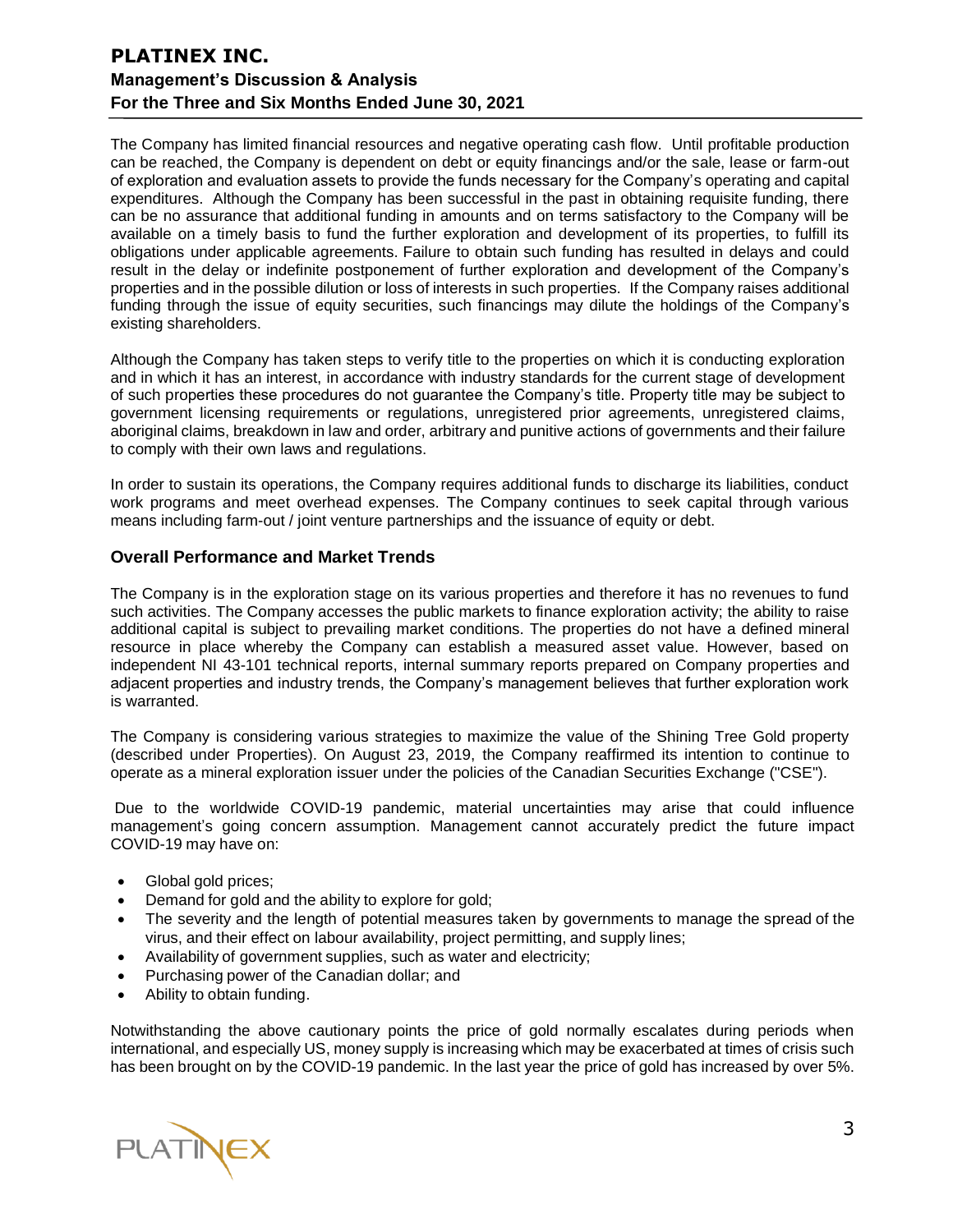At the date of this MD&A, the Canadian federal government and the provincial government of Ontario have not introduced measures that have directly impeded the operational activities of the Company. Due to recent financing and liquidity in the Company's stock, management believes the business will continue and, accordingly, the current situation has not impacted management's going concern assumption. However, it is not possible to reliably estimate the length and severity of these developments and the impact on the financial results and condition of the Company in future periods.

### **Corporate Highlights**

- On January 28, 2020, and March 3, 2020, the Company completed the second and third closings of a non-brokered private placement, issuing a total of 1,100,000 units for gross proceeds of \$33,000. Each unit consists of one common share of the Company and one warrant of the Company. Each warrant entitles the holder to acquire one additional common share at an exercise price of \$0.075 for a period of 24 months from issuance. All securities issued in connection with this private placement were subject to a four month plus one day hold period from the date of issuance in accordance with applicable securities laws.
- In May 2020, the Company received a government guaranteed loan of \$40,000 to help with operating costs during COVID-19. The loan is interest-free until December 31, 2022. 25% of the loan amount is eligible for forgiveness provided that the Company pays back 75% of the loan on or before December 31, 2022. If the Company does not repay the loan by December 31, 2022, the loan may be converted into a 3-year term loan at an interest rate of 5%.
- On July 15, 2020, the Company completed a non-brokered private placement (the "Private Placement"), issuing a total of 11,843,333 units ("Units") for gross proceeds of \$355,300. Each Unit consists of one common share and one common share purchase warrant. Each warrant entitles the holder to acquire one additional common share at an exercise price of \$0.075 for a period of 24 months from the date of issuance.

In connection with the Private Placement, the Company paid Haywood Securities Inc. and Canaccord Genuity Corp. ("Finders") an aggregate of (i) cash fees of \$17,580, equal to 8% of the subscription proceeds realized from subscribers introduced to the Private Placement by such Finders; and (ii) 560,800 finder's warrants, representing 8% of the number of Units purchased by subscribers referred by the Finders. Each finder's warrant entitles the holder to purchase one common share of the Company at a price of \$0.05 for a period of 12 months from the date of issuance.

- On July 24, 2020, the Company granted stock options to purchase 3,175,000 common shares at \$0.085 per share to officers and directors. The options will expire on July, 24, 2025.
- On August 10, 2020, the Company announced a non-brokered private placement up to \$1,000,000 with a lead order from Palisades Goldcorp of \$700,000. The non-brokered private placement shall consist of up to 14,285,715 units at \$0.07 per unit to raise up to \$1,000,000.
- On August 26, 2020, the Company completed this non-brokered private placement, issuing a total of 13,722,000 units for gross proceeds of \$960,540 with a lead order from Palisades Goldcorp. Each unit consists of one common share and one common share purchase warrant of the Company. Each warrant entitles the holder to acquire one additional common share at an exercise price of \$0.10 for a period of 36 months from the date of issuance.

In connection with this private placement, the Company paid Haywood Securities Inc., Canaccord Genuity Corp. and Mackie Research Capital Corporation aggregate cash fees of \$13,282, equal to 6% of the subscription proceeds realized from subscribers introduced to the private placement by the aforementioned brokers.

PLATINEX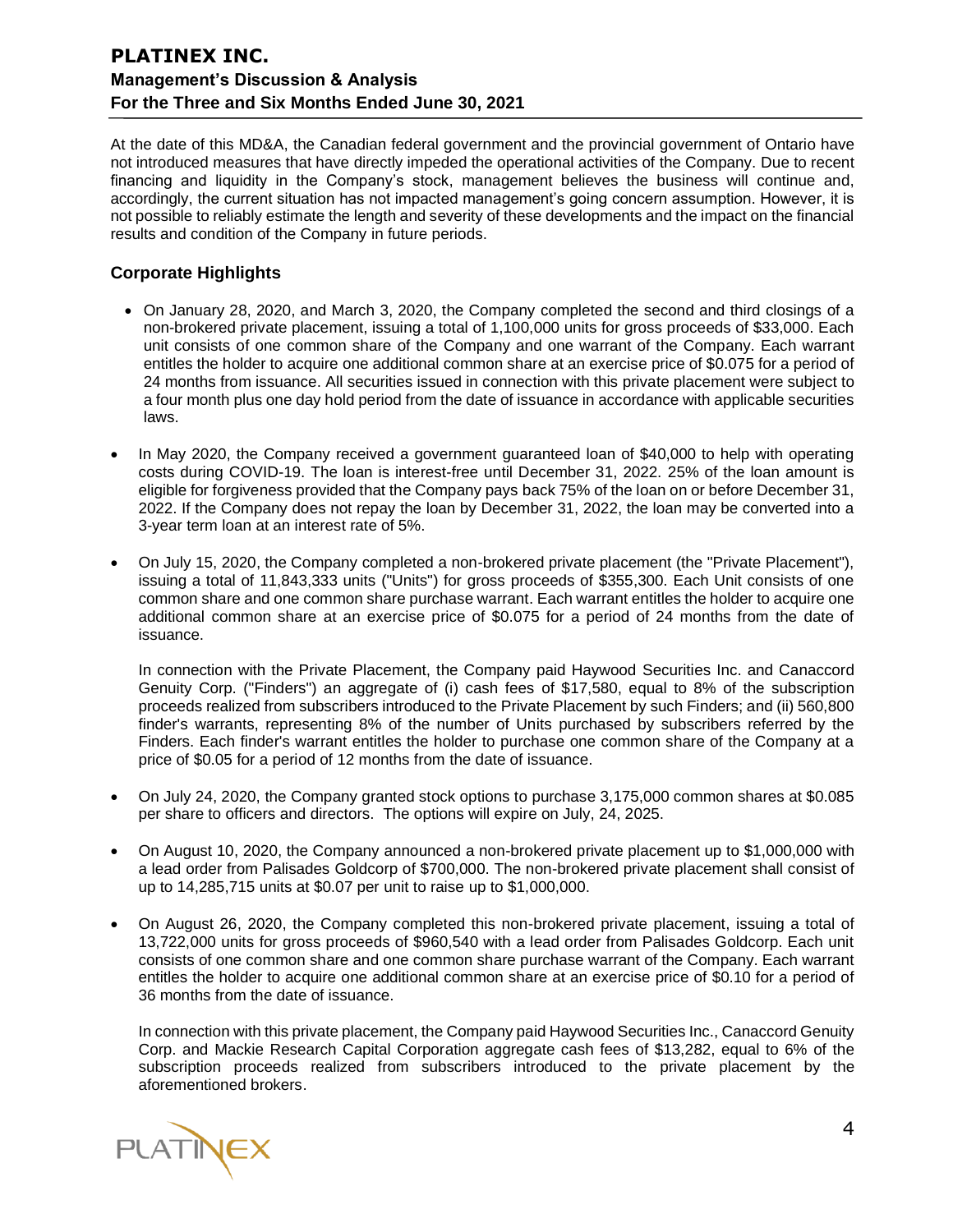- On August 14, 2020, the Company granted stock options to purchase 200,000 common shares at \$0.07 per share to consultants. The options will expire on August 14, 2025.
- On August 14, 2020, Skead Holdings Ltd and Ashley Gold Mines Limited waived the requirement for Platinex to conduct and file \$140,000 of assessment work prior to August 17, 2020.
- On August 17, 2020, the Company announced the appointment of Mr. Graham Warren as Chief Financial Officer and Corporate Secretary of the Company. The Company also granted stock options to purchase 300,000 common shares at \$0.07 per share to a senior officer and consultants. The options will expire on August 17, 2025.
- On September 1, 2020 Treasury exercised 3,000,000 Consideration Warrants for proceeds of \$150,000 As per the terms of the Transaction, Treasury was issued 3,000,000 Secondary Warrants.
- On September 2, 2020, the Company appointed Greg Ferron to the Platinex board as an independent director and Gary Galitsky stepped down. Mr. Ferron will chair the newly formed finance committee and head the Audit Committee.
- On October 8, 2020, the Company granted stock options to purchase 800,000 common shares at \$0.065 per share to consultants. The options will expire on October 8, 2025.
- On December 7, 2020 the Company vested its option in the Skead-Ashley Option which is part of the Shining Tree property.
- On December 31, 2020 the Company completed a non-brokered private placement, issuing a total of 11,430,338 flow-through units ("FT Unit") for gross proceeds of \$857,275 Each FT Unit consists of one flow-through common share of the Company and one half of one common share purchase warrant. Each full warrant is exercisable into a non-flow through common share at an exercise price of \$0.10 for a period of 24 months following the closing of the private placement.

In connection with the private placement, the Company paid an aggregate of (i) cash fees of \$30,660, equal to 6% of the subscription proceeds realized from subscribers introduced by such finders; and (ii) 408,800 finder's warrants, representing 6% of the number of units purchased by subscribers referred by the finders. The Company incurred an additional \$4,474 in share issue costs in connection with the private placement.

- On February 11, 2021 the Company announced the appointment of Christophe Vereecke as a director. Mr. Vereecke is a nominee of Treasury Metals Inc. ("Treasury") as a result of the recent sale of its mining claims, that are located adjacent to the Company's Shining Tree property, to the Company.
- On February 18, 2021, the Company granted stock options to purchase 3,125,000 common shares at \$0.08 per share to a senior officer, directors and consultants. The options will expire on February 18, 2026.
- On March 29, 2021, the Company granted stock options to purchase 600,000 common shares at \$0.07 per share to an advisor and consultant. The options will expire on March 29, 2026.
- On April 19, 2021, the Company granted stock options to purchase 600,000 common shares at \$0.07 per share to consultants. The options will expire on April 19, 2026.
- In January 2021, the Company issued 400,000 common shares on the exercise of warrants for gross proceeds of \$20,000.

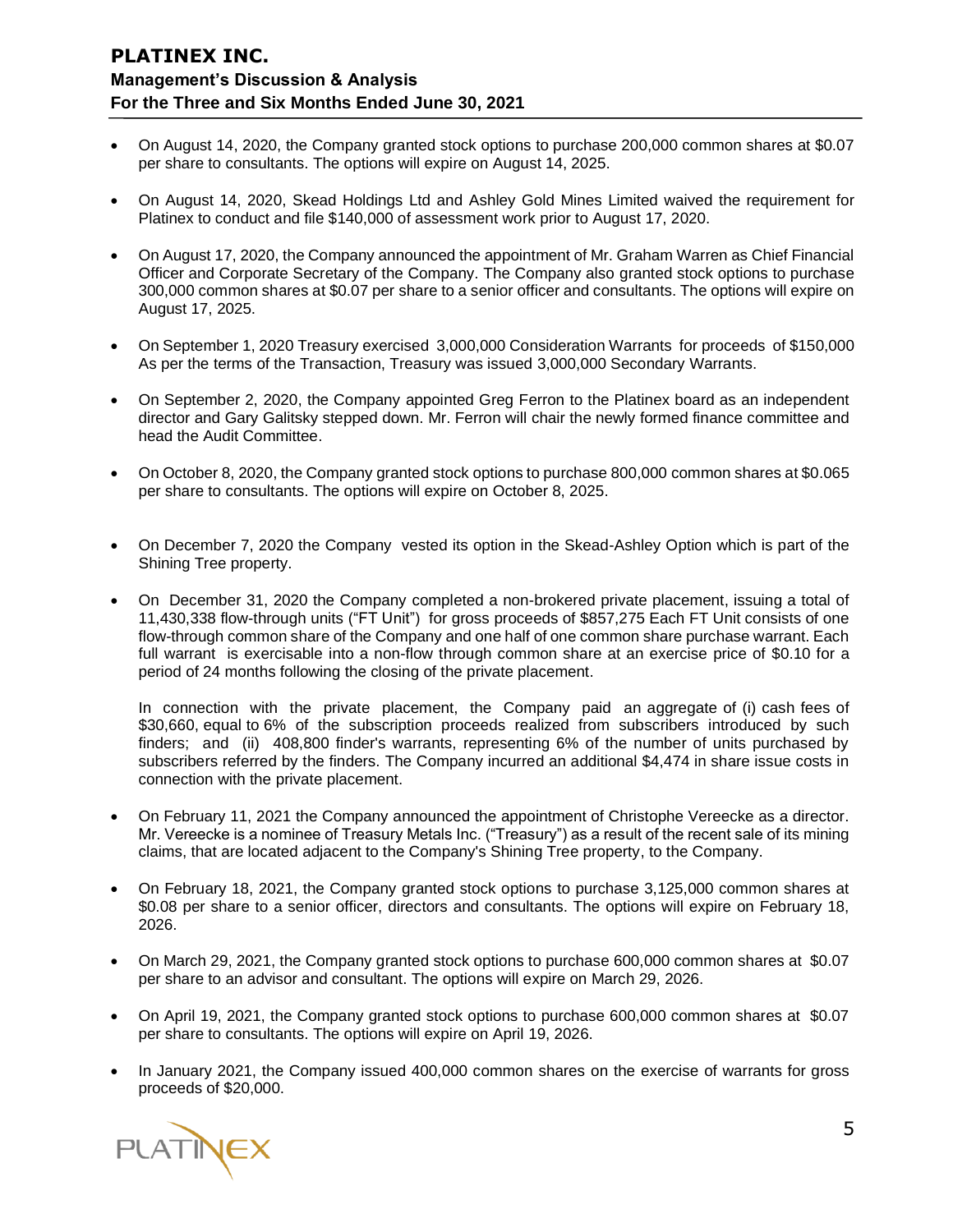On May  $7<sup>th</sup>$  2021, the Company issued 444,000 common shares on the exercise of warrants for gross proceeds of \$32,200.

### **Properties**

The Company maintains an interest in one very large gold property . The property requires assessment work to keep it in good standing. Work may involve airborne geophysical surveys, ground geological, geophysical, and geochemical surveys with line-cutting and drilling.



The **Shining Tree Gold Property** is described below:

#### **a)** Property Acquisition and Background

The total area of the property now stands at 21,720 Ha or 53,648 ac.

In 2011, the Company vested an option agreement with Skead Holdings Ltd., with respect to 139 claim units (5,680 acres or 2,299 ha), situated in Churchill, MacMurchy and Asquith Townships in Ontario (the "Shining Tree Property"). The Company now holds a 100% interest in the claims subject to a 3% NSR and advance royalty payments of \$10,000 per year commencing in April 2019.

Platinex may eliminate the requirement for future advance royalty payments by making a one-time advance royalty payment of \$100,000. Two thirds of the 3% NSR may be reduced by staged payments totaling \$1.75

**PLATINEX**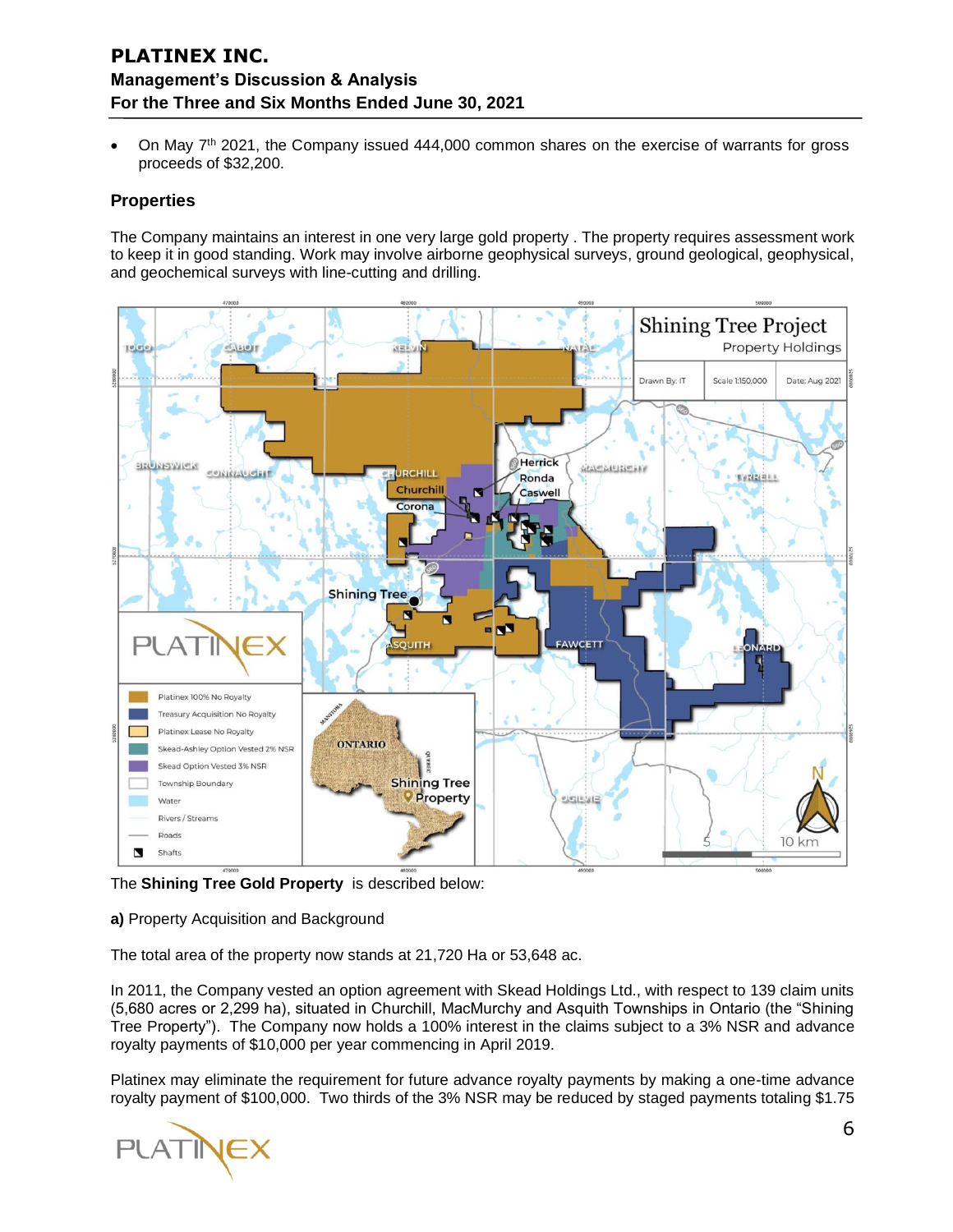million. If Skead Holdings Ltd wishes to sell the residual royalty interest the Company retains a right of first refusal to purchase the NSR. On May 10, 2012, the Company acquired a lease (40 acres, 16 ha) from Gary John McBride for 200,000 shares of the Company. The lease is central to the Shining Tree property.

Between August , 2016 and December 31, 2020 (as described in detail in Management's Discussion & Analysis For the Year Ended December 31, 2020) Platinex entered into and subsequently vested an option agreement with Skead Holdings Ltd. and Ashley Gold Mines Limited (together "Skead-Ashley") and also purchased and staked claims contiguous with the original Shining Tree Gold Property in Churchill, MacMurchy, Asquith, Connaught, Kelvin, Fawcett, Cabot and Natal Townships in Ontario. The Skead Ashley agreement involves 60 claim units in Churchill, MacMurchy and Asquith Townships which are subject to a 2%NSR.

The property acquisition has encircled the former producing Ronda Gold Mine and includes the southern half of the workings enhancing the Shining Tree Property's exposure to the intersection of a major east-west gold bearing structure, the Ridout-Tyrrell Deformation Zone and a north-south fault.

A NI 43-101 technical report dated June 8, 2018 prepared by Hrayr Agnerian covers the expanded property and was filed on SEDAR.

On March 25, 2019, Platinex Inc. amended its Option Agreement with Skead-Ashley to segment claim L4212960 which is held 50% by Skead-Ashley, from the remainder of the optioned property which is held as to 100% by Skead-Ashley.

Giving consideration to the above changes Platinex held some 860 cells and partial cells comprising 15,229 ha or 37,616 acres.

On July 15, 2020, the Company and Treasury Metals Inc. ("Treasury") entered into an agreement between the two companies (the "Transaction"):

- a) Treasury will transfer a 100% interest in its 280 claim unit 5,045 Ha. (12,466 ac.) Shining Tree Fawcett East property (the "Shining Tree East Property") to Platinex, to create the largest combined gold focused property package in the Shining Tree District, Northern Ontario (the "Shining Tree Property"). The Shining Tree Property is located on 21km of the Ridout-Tyrrell Deformation Zone which also hosts IAMGOLD's Côté Lake gold deposit and Caldas Gold's Juby deposit;
- b) Treasury will transfer to Platinex royalties comprising three Ontario and Chile based exploration projects covering gold, PGM's and base metal opportunities (the "Royalties") to enhance Platinex's existing royalty portfolio;
- c) In consideration for acquiring the Shining Tree East Property and the Royalties, Platinex will issue to Treasury 12,500,000 common shares ("Consideration Shares") of Platinex and 5,000,000 non-transferable common share purchase warrants ("Consideration Warrants") of Platinex. Each Consideration Warrant will be exercisable at a price of \$0.05 per share for a period of twenty four months from the date of issuance. Treasury shall not exercise the Consideration Warrants if such exercise would result in Treasury owning 20% or more of the issued and outstanding Platinex Shares. However, Treasury is committed to exercising 3,000,000 of the consideration warrants on or before September 1, 2020;
- d) If Treasury exercises the Consideration Warrants on or before September 1, 2020, it will receive an additional non-transferable common share purchase warrant (a "Secondary Warrant") for each Consideration Warrant exercised. Each Secondary Warrant entitles the holder to purchase one common share of Platinex at a price of \$0.20 per share for a period of 24 months from the date of the closing of the Acquisition. The Secondary Warrants provide that Treasury shall not exercise the Secondary Warrants if such exercise would result in it owning 20% or more of the issued and outstanding common shares of Platinex.
- e) Treasury will contribute operational efficiencies between the two companies with a view to provide effective management going forward to advance the Shining Tree Property;

PLATINEX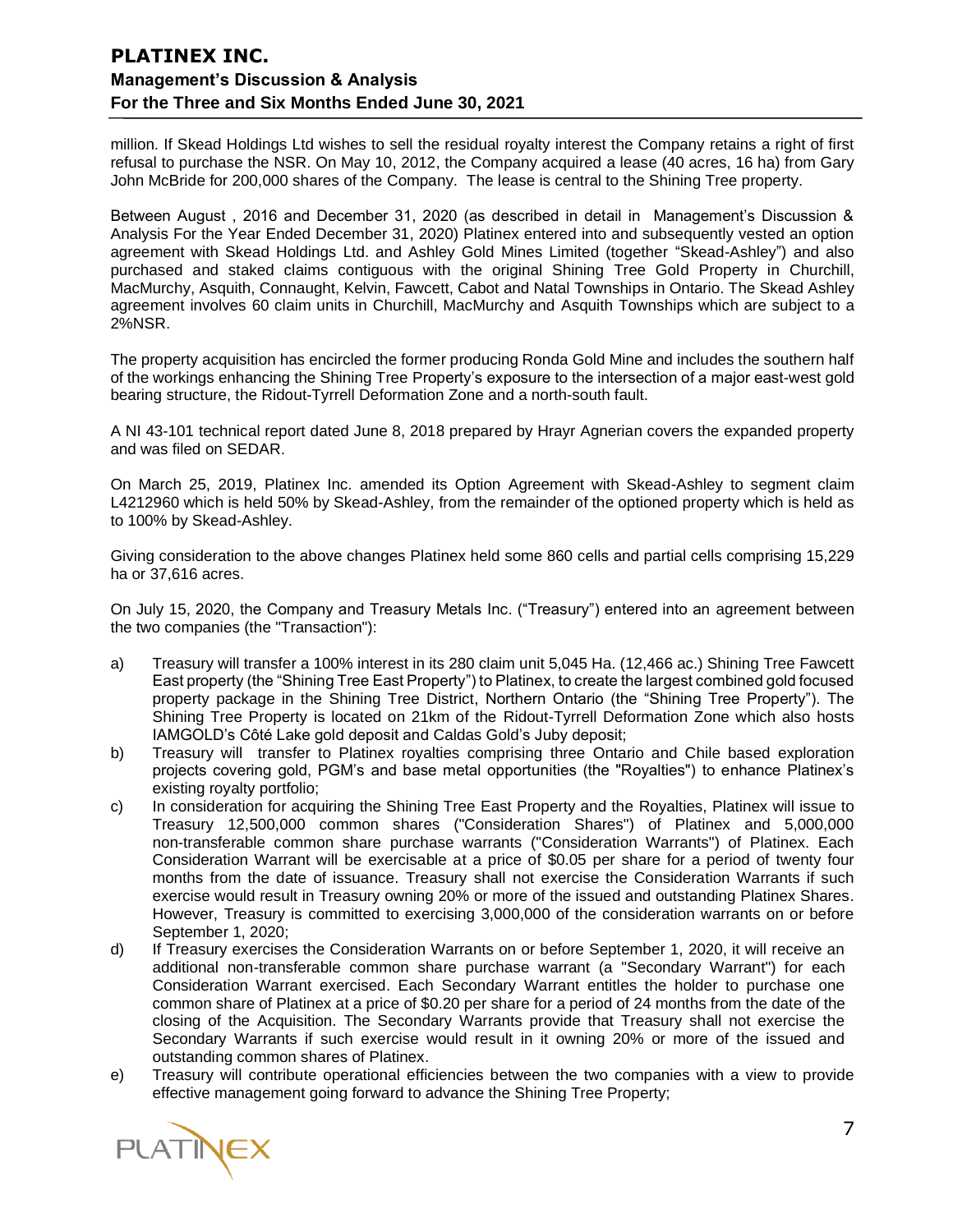- f) Treasury will undertake to support Platinex's management for a two-year period in shareholder votes;
- g) Platinex will grant Treasury a first right of refusal to participate in further financings of Platinex shares for a period of two years to maintain its percentage interest; and
- h) Treasury will have the right to appoint a nominee to the board of directors of Platinex.
- i) Giving consideration to the combined property areas and adjustments to area created due to expansion of boundary cells as a result of the new Mining Act in the province the total area of the property now stands at 21,720 Ha or 53,648 ac.

#### **b) Herrick Deposit**

There are 21 known gold prospects on the property which have been explored underground. One such prospect is the Herrick Gold Mine. The Herrick deposit was discovered in 1918 and subsequently was developed by a 94 m shaft with 345 m of lateral development on two veins. In 1989 Unocal Ltd. ("Unocal") evaluated the historic data and, based on that, stated a potential for the system to carry 5,716 tonnes per vertical metre at 7.2 g/t Au over a width of 1.8 m (400 ounces per vertical foot), Unocal carried out diamond drilling of 11 holes for 1,473m and collected 201 channel samples and 35 composite grab samples on the Herrick vein. In 1990 Fort Knox Gold Inc. followed this work with 45 further channel samples and confirmed the presence of gold mineralization over a 385m strike length, obtaining samples grading up to 56.5 g/t Au over 1.0 m.

Between 2009 and 2011, the Company has drilled 51 holes for 6,190m on the Herrick deposit. All except one of the holes returned gold values and the deposit has been tested along a 380m strike length and to 300m depth. It is open in all directions.

Based on recommendations obtained from an independent consultant a modest 16 hole, 1400m drill program could establish an initial small resource on the Herrick deposit as well as testing for possible extensions.

An Inversion study of available Down Hole IP data was recently completed revealing combined E-W chargeability and resistivity anomalies from 100 to 400m depth. This feature is orthogonal to the known deposit.

#### **c) Gold in Glacial Till**

The Company has been conducting an ongoing till sampling program. Many of the samples contain pristine gold suggesting a nearby bedrock source. The Company views this result as the initial step in locating and identifying one or more major gold deposits

Acquisition of a significant strike extent along the Ridout-Tyrrell Deformation Zone gives Platinex access to a very prospective source for the gold. This deformation zone remains largely underexplored.

Gold is known as the best pathfinder to gold, intuitively providing the most direct path to a significant discovery. Less direct indicators of gold including other geochemical, geophysical and geological expressions are less reliable indicators of gold in the ground. Not all major gold deposits in glaciated terrains provide evidence of their existence through gold dispersion trains. However, gold dispersion trains are always pathfinders to sources of gold in place and major gold dispersion trains are either associated with major gold deposits or multiple spatially concentrated gold deposits. This is the promise of the Shining Tree property.

The Company commenced a property wide till sampling program in 2020. The initial phase of this program collected 38 samples, which were processed for gold-grain content by Overburden Drilling Management (ODM) of Nepean, Ontario, with one sample returning a high value of 207 gold grains, of which 116 grains are pristine and modified. The average grain count in the 38 samples is 21.

In 2021, the second phase of the program collected 73 till samples. The highlights thus far from the second phase of the till sampling program include:

**PLATINEX**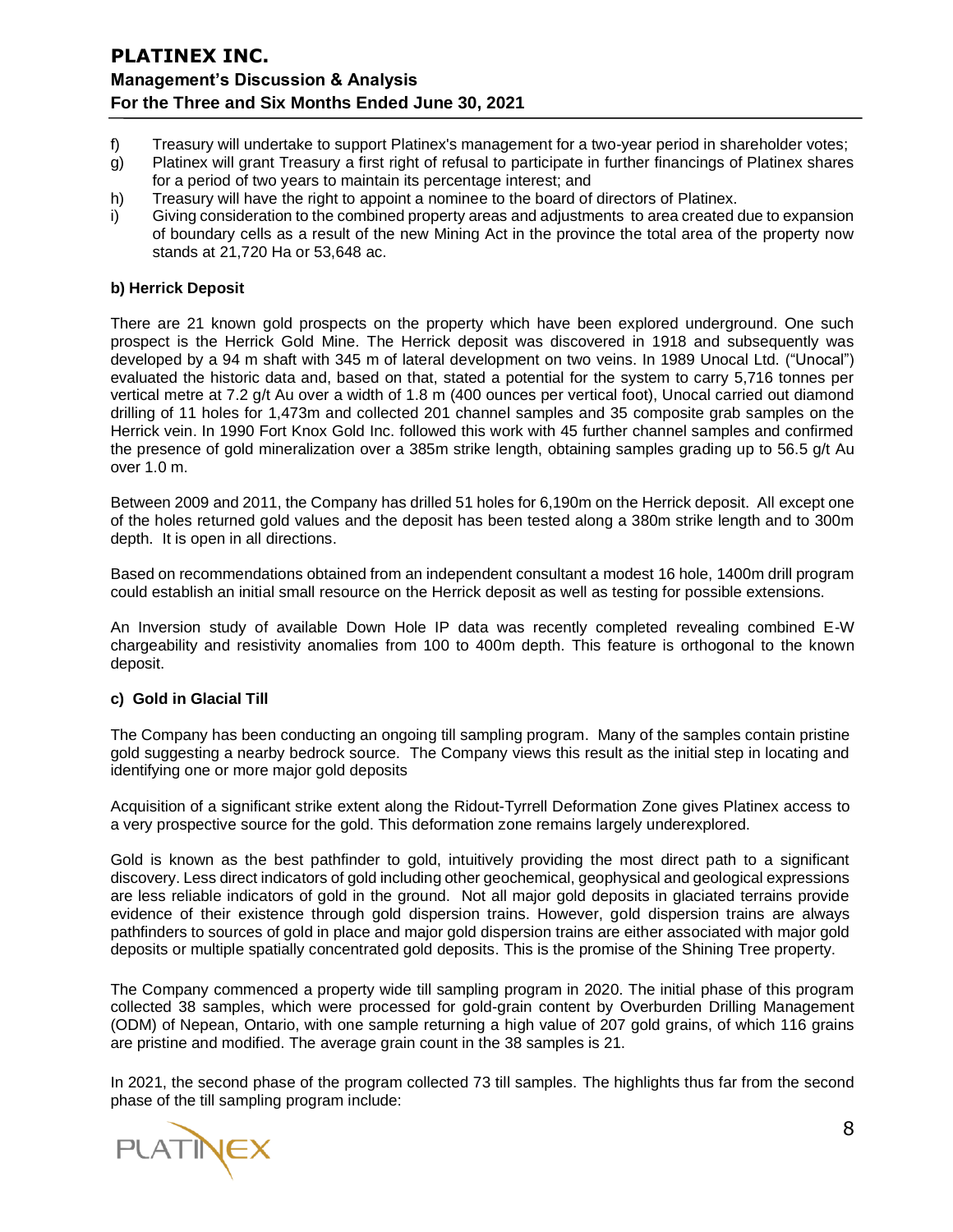A high value of 72 gold grains with 43 pristine grains returned from a sample collected from the northern portion of the property near the RTDZ.

This till sample is considered highly prospective since minimal exploration work has been conducted in this area before and its association with the deep-seated RTDZ structure.

Other high counts may also be associated with the intersection of the RTDZ and Michiwakenda Fault in the south-central part of the Property. One sample with 51 total grains and 15 pristine grains is close to and down ice direction from the SE end of the RTDZ.

From all gold in till work on the Shining Tree property and published data nearby a total of 766 till samples have been collected of which 312 samples have returned counts equal to or greater than 10 grains, 105 samples equal to or greater than 25 grains, and 23 samples equal to or greater than 50 grains. This is an exceptionally successful program which will be continued in 2021 in order to identify gold targets along the Ridout Tyrrell Deformation Zone.

Additional data has been collected from the till program over the years including bedrock sampling at the bottom of the holes, pebble and cobble identification, screening and geochemical analysis of fines and assaying of concentrates produced. Further analysis is now being commenced to use the bedrock samples plus pebble and cobble determination to aid in production of geological maps of the property. Further the geochemical analyses is now to be used to contour trends on the property and further identify priority areas for exploration. This will be supplemented with additional geochemical exploration.

#### **d) Additional Work Commenced in 2020-21**

The current exploration program will focus on the under-explored 21 kilometres of the Ridout-Tyrrell deformation zone and associated syenite intrusives. This major deformation zone trends as far west as Borden Lake, through the area of IAMGOLD's Cote Gold deposit, directly through the Platinex Shining Tree Property and on to Caldas Gold's gold project which includes the Juby deposit. A key initial target for Platinex along this trend is the Caswell prospect which hosts a 700m wide east-west corridor of shear zones and quartz veining. The gold in till work described above which will target gold occurrences along the Ridout-Tyrrell deformation zone is being supplemented by airborne magnetometer data synthesis of existing coverage, The data acquisition phase of the LIDAR survey has been completed and the processing phase is near completion with the final report to be received shortly. A stripping and channel sampling program on the Caswell prospect was conducted in the fall and winter of 2020 with results from 552 channel samples reported recently. A drilling program commenced in April was completed in June with many of the assay results still pending. Most of this initial part of the drilling was focused on the Caswell east area. However, the last drill hole targeted a strong IP anomaly believed to be associated with the Ridout-Tyrrell Deformation Zone. Final assays of this hole are pending.

Sixty seven line Km of line cutting were completed in April to cover the Caswell Churchill, Ronda and Herrick Mine sites. Twenty eight and a half line km of IP were conducted outlining 23 strong chargeability anomalies which are currently being investigated on the ground with prospecting.

In addition to the above work the field component of a property wide LIDAR survey was recently completed and that is being reviewed for the detailed data that will provide. To accompany the LIDAR a property wide synthesis of all of the magnetic data was conducted to enhance the structural interpretation of the property. In combination these two techniques with structural mapping of geology should help identify the location of the Ridout-Tyrrell Deformation Zone and related faults and structures.

The geochemical interpretations from fines analyses of the gold in till are leading to isolation of zones where associations with mercury, arsenic, antimony and molybdenum and gold are proximal to certai9in faults associated with the Ridout-Tyrrell Deformation Zone on the property. Such target areas are to be further investigated with prospecting, geological mapping, soil geochemistry and IP before identifying drill targets.

**PLATINEX**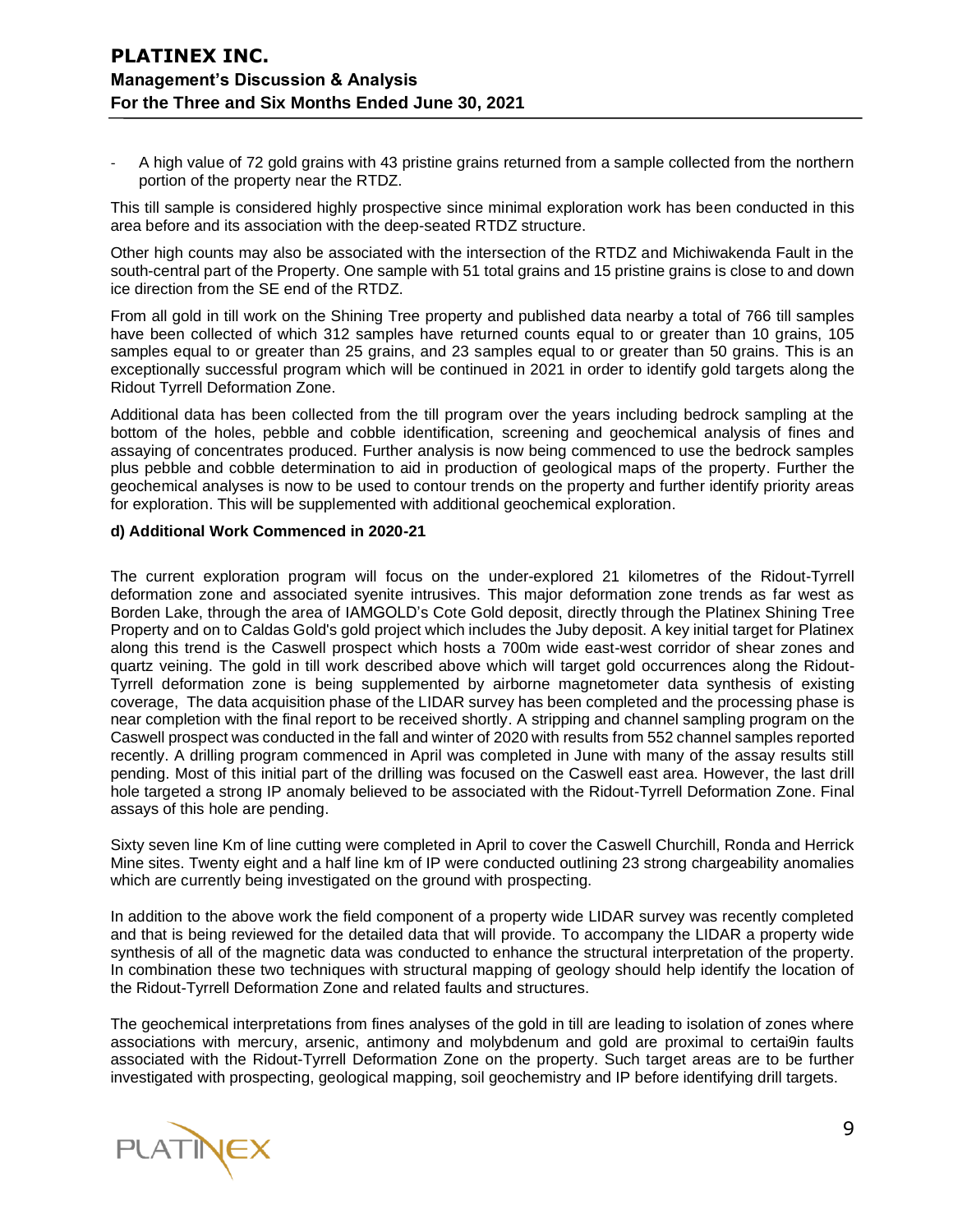During 2020 and continuing this year a program was commenced to upgrade technical computing capacity with upgrades to computer platforms and GIS platforms. This is being used to bring data together from diverse and in some cases antiquated software to better communicate with the geotechnical and other persons in the organization. With this advance the Company is close to having completed the compilation of its data.

#### **e) Highlights for the Potential of the Shining Tree Property**

The more salient aspects of the Shining Tree Property's (the "Property") potential include:

- 1. Mining camp scale property which de-risks chances of exploration failure. Shining Tree is a virtually pristine property from a modern exploration viewpoint sited in the prolific Abitibi greenstone belt which is the most prolific mining belt in the world.
- 2. Anomalous gold in till results need to be followed up and expanded upon.
- 3. Presence of a major gold bearing deformation zone (Ridout-Tyrrell Deformation Zone) over a 21 km strike length which has not been a focus of prospecting or exploration in the past.
- 4. Proximity to a gold porphyry (Cote Gold) which is older than other known gold deposits in the Abitibi, and its provenance and possible repetition are yet to be determined.
- 5. Presence of many gold prospects and deposits with limited modern exploration.
- 6. Existence of at least two persistent types of gold association. (gold-arsenic and gold-telluride association). These are signature features prominent in major gold camps such as Kirkland Lake and Red Lake.
- 7. Continuity of gold mineralization hole to hole as at the Herrick deposit has positive size implications. If the gold grades found in near surface sampling repeats and improves with depth there may be potential to find a deposit like the West Timmins Mine.
- 8. Proximity along east west structures of two significant scale gold deposits (Cote Gold (more than 10.2 million ounces Au measured and indicated resources) (Source IAMGOLD news release dated February 18, 2020 and the Juby ( 0.773 million ounces of gold in the Indicated Resource category and 1.488 million ounces of gold in the Inferred Resource category (Source Technical report filed by Caldas Gold dated October 5, 2020)).
- 9. The development of a mill at Cote Gold will bring milling capacity and mining infrastructure closer to Shining Tree and increase the intrinsic value and potential of the Property.
- 10. The bulk of the property is 100% owned by Platinex with no underlying royalties. A small portion of this is subject to a 3%NSR and \$10,000 annual advance royalty payments. The remaining portion of the Property is subject to an option agreement with favourable terms. Platinex has vested this option agreement.
- 11. There is a team of prospector-vendors and consulting geologists very knowledgeable about the Property and the belt and who have collaborated to build up this opportunity and remain as a resource.

#### **f) Memorandum of Understanding**

In October 2017, the 2009 exploration agreement with Mattagami and Matachewan First Nations was amended to include the additional claim units to the Shining Tree Property. A revised mineral exploration plan under the New Ontario Mining Act was submitted in 2017 and came into effect in February, 2018. A 3 year exploration permit was approved in February 2018. Platinex issued 100,000 common shares of the Company to Mattagami First Nation in consideration of assistance they provided in facilitating the permitting process during exploration and the receipt of a written report identifying traditional knowledge and activities in reference to the Shining Tree Property. In March, 2021 the agreements were amended to include additional properties. Exploration Plans and Permits were approved in March 2021 on a portion of the property. This process is to be implemented progressively on the remainder of the property. Additional permits and plans are to be filed shortly.

For the purpose of this MD&A, James R. Trusler, P.Eng., Chairman and CEO of the Company is the Qualified Person.

PLATINEX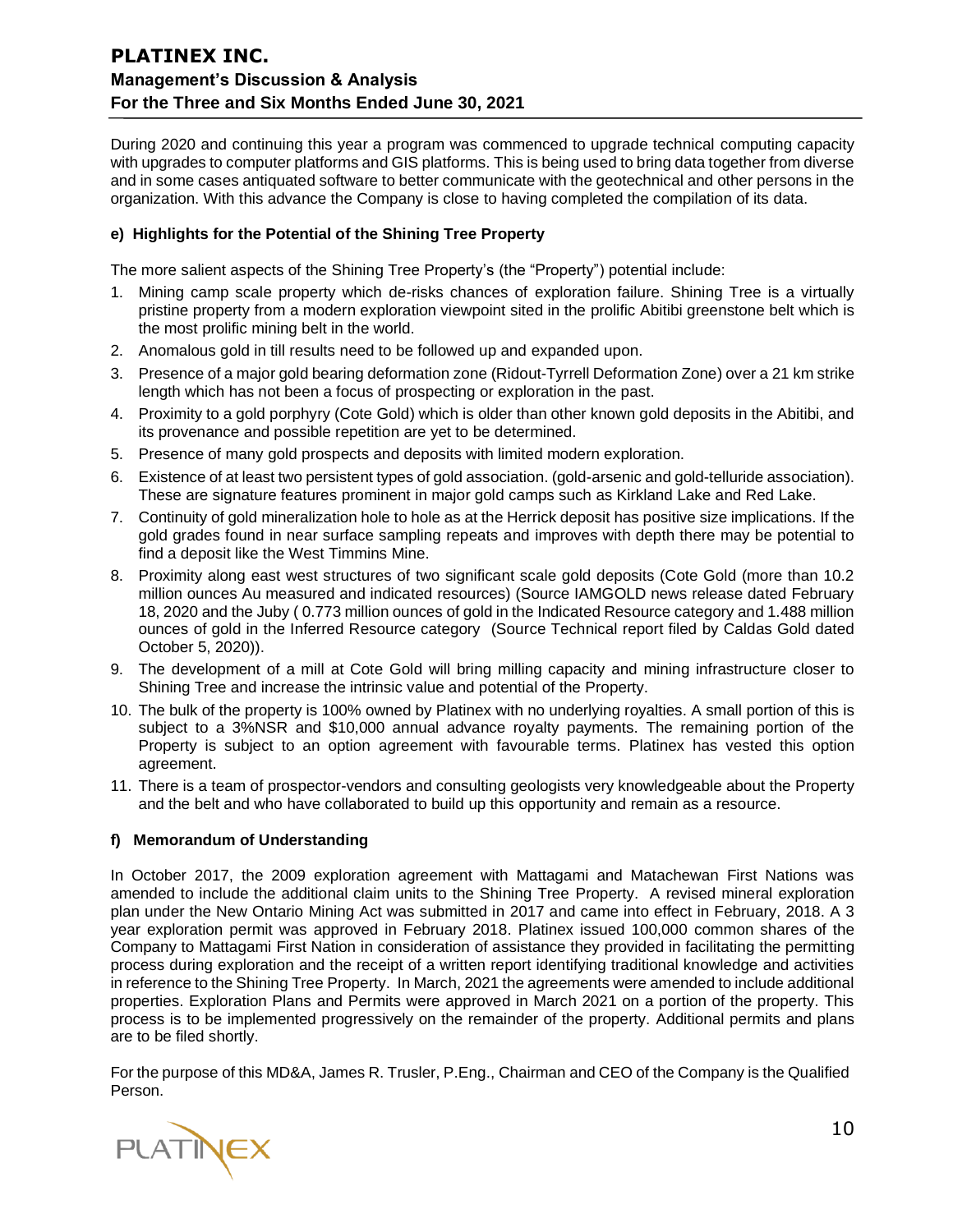#### **Summary of Quarterly Information**

The following table sets out financial performance highlights for the last eight fiscal quarters.

|                         | 30-Jun    | 31-Mar    | 20-Dec    | 20-Sep    | 20-Jun     | 20-Mar     | 19-Dec     | 19-Sep     |
|-------------------------|-----------|-----------|-----------|-----------|------------|------------|------------|------------|
|                         | \$        | \$        | \$        | \$        | \$         | \$         | \$         | \$         |
|                         |           |           |           |           |            |            |            |            |
| <b>Expenses</b>         | 279,290   | 386,135   | 161,701   | 463,157   | 98,021     | 48,733     | 265,326    | 92,632     |
|                         |           |           |           |           |            |            |            |            |
| Net loss                | 279,290   | 386,135   | 161,701   | 463,157   | 98,021     | 48,733     | 265,326    | 92,632     |
|                         |           |           |           |           |            |            |            |            |
| Loss per<br>share basic | 0.0017    | 0.0024    | 0.0016    | 0.0036    | 0.0009     | 0.0005     | 0.0027     | 0.0009     |
|                         |           |           |           |           |            |            |            |            |
|                         |           |           |           |           |            |            |            |            |
| <b>Financial</b>        | 30-Jun    | 31-Mar    | 20-Dec    | 20-Sep    | 20-Jun     | 20-Mar     | 19-Dec     | 19-Sep     |
| <b>Position</b>         | \$        | \$        | \$        | \$        | \$         | \$         | \$         | \$         |
|                         |           |           |           |           |            |            |            |            |
| <b>Total assets</b>     | 2,289,556 | 2,476,979 | 2,683,029 | 2,113,617 | 114,974    | 70,905     | 65,736     | 181,756    |
| Total long-term         |           |           |           |           |            |            |            |            |
| Liabilities             | 40,000    | 40,000    | 40,000    | 40,000    | 40,000     |            |            |            |
|                         |           |           |           |           |            |            |            |            |
| Shareholders'           |           |           |           |           |            |            |            |            |
| Equity<br>(Deficiency)  | 1,993,611 | 2,231,868 | 2,395,188 | 1,683,541 | (597, 730) | (499, 709) | (483, 976) | (231, 650) |

#### **Results of Operations**

#### **For the three months ended June 30, 2021 compared to the three months ended June 30, 2020**

The Company's net loss totaled \$279,290 for the three months ended June 30, 2021, with basic and diluted loss per share of \$0.0017. This compares with a net loss of \$98,021 with basic and diluted loss per share of \$0.0009 for the three months ended June 30, 2020. The increase in the net loss of \$337,402 was primarily attributable to:

• For the three months ended June 30, 2021, the Company ramped up, and incurred higher professional and management fees, in order to prepare properly for its exploration program, including a drilling plan for Q2 2021. Additional investor relation activities were commenced. In the comparable period in 2020 prior to additional funding being received, all expenditures were considerably lower

**PLATINEX**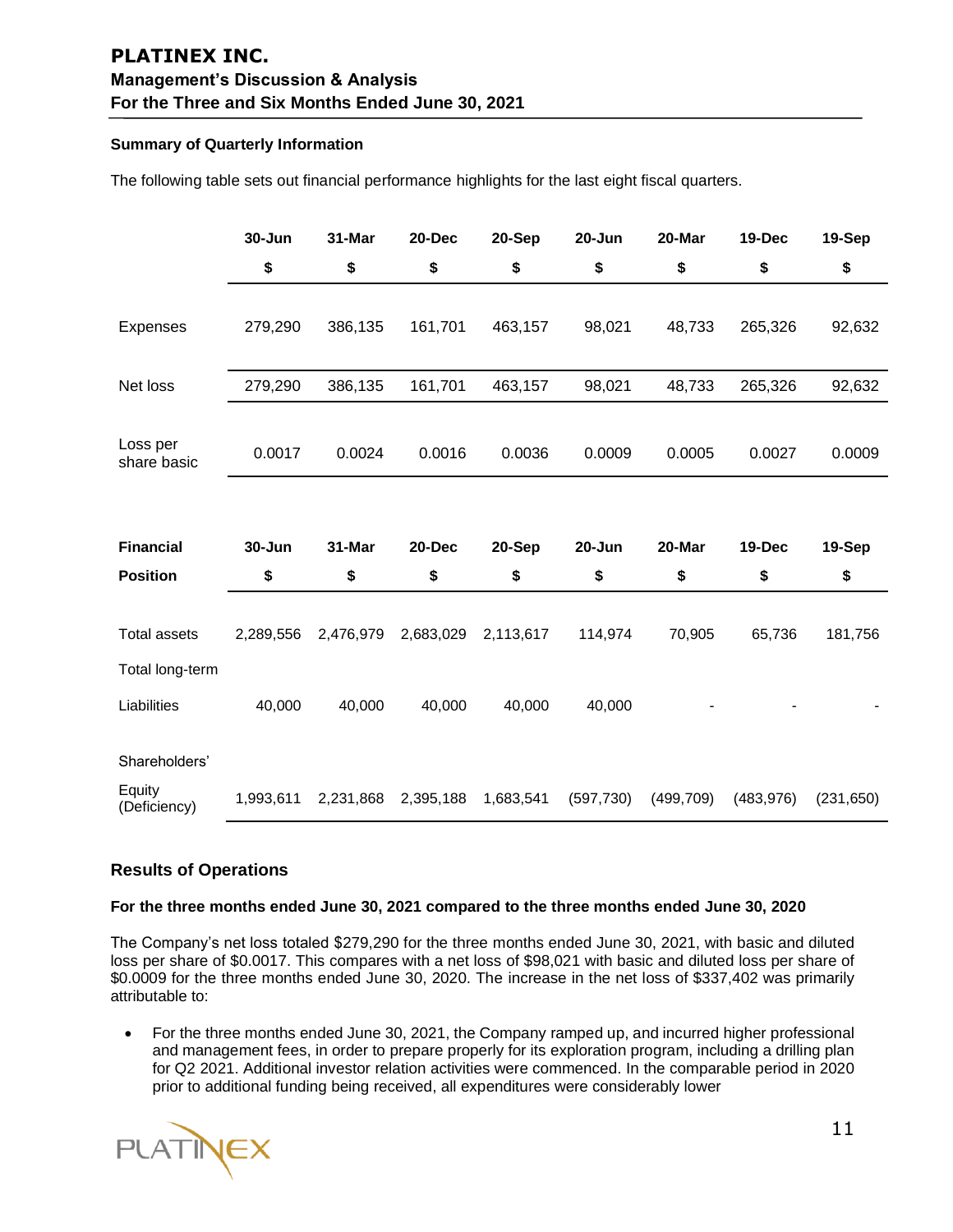### **Liquidity and Capital Resources**

At June 30, 2021, the Company had working capital of \$285,532 (December 31, 2020 - \$1,261,099) and cash balances of \$416,827 (December 31, 2020 - \$1,393,872).

|                              | June 30       |    | December 31 |  |  |
|------------------------------|---------------|----|-------------|--|--|
|                              | 2021          |    | 2020        |  |  |
| Cash                         | \$<br>416,827 | \$ | 1,393,872   |  |  |
| Other current assets         | 124,650       |    | 115,068     |  |  |
| <b>Current liabilities</b>   | (255, 945)    |    | (247, 841)  |  |  |
|                              |               |    |             |  |  |
| Working capital (deficiency) | 285,532       | S  | 1,261,099   |  |  |

Working capital (deficiency) is defined as current assets net of current liabilities, which is a non-GAAP measure. Non-GAAP financial measures do not have any standardized meanings prescribed by IFRS and therefore may not be comparable to similar measures presented by other issuers. However, management believes that it is useful in assessing the Company's liquidity.

The Company has limited financial resources and no source of operating revenue. In the past, it has relied on debt and equity financings to maintain its exploration, environmental permitting, and engineering and development activities and meet its administrative costs. The Company continues to seek capital through various means including the possible joint venturing of a direct interest in its projects and by the issuance of equity and/or debt. If the Company experiences significant delays in obtaining additional funding necessary to fund its ongoing operating and capital requirements, this may have a material adverse impact on the Company's financial condition, business and plan of operations.

The mineral properties in which the Company currently has an interest are in the exploration stages and, consequently, the Company has no current source of operating revenue and is dependent on external financing to fund continued exploration and development of its mineral properties. Historically, the Company's principal sources of funding have been the issuance of equity securities for cash.

The challenging financial markets currently faced by companies in the junior mining sector generally, have had a significant adverse effect on the Company's share price and on its ability to raise additional funds through equity financings on a timely basis. The Company has taken steps to conserve cash pending completion of additional financings.

#### **Transactions with Related Parties**

Related parties include the Board of Directors and other key management personnel, close family members and enterprises that are controlled by these individuals. Related party transactions are conducted in the normal course of operations and are measured at the exchange value (the value amount established and agreed to by the related parties).

The following summarizes the Company's related party transactions for the periods:

|           | <b>Three Months Ended</b><br><b>June 30.</b> |         | <b>Six Months Ended</b><br><b>June 30,</b> |  |
|-----------|----------------------------------------------|---------|--------------------------------------------|--|
|           | 2021                                         | 2020    | 2020<br>2021                               |  |
| Rent paid | 1.500                                        | \$1,500 | \$3,000<br>\$3,000                         |  |

**PLATINEX**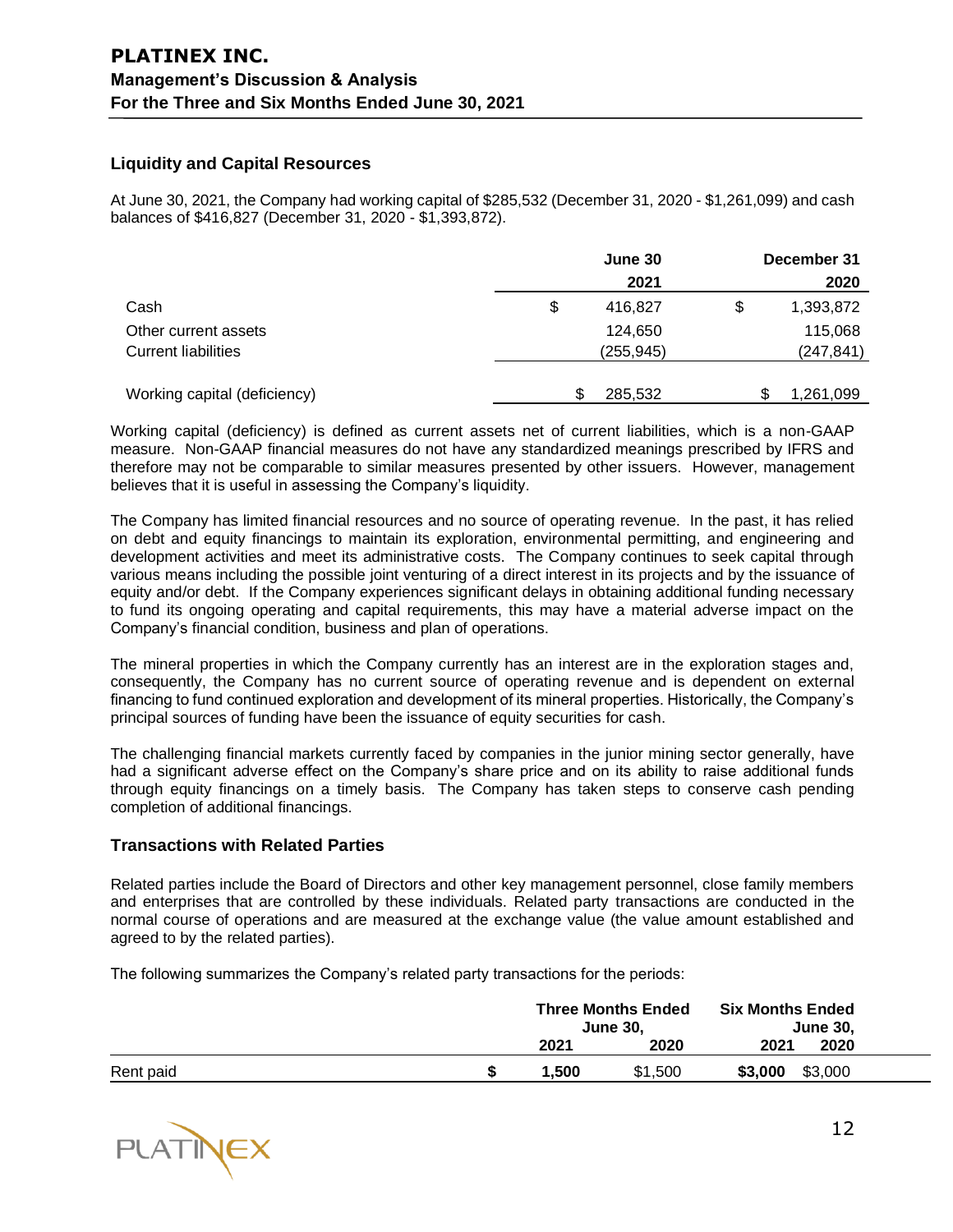Key management personnel is defined as those persons having authority and responsibility for planning, directing and controlling the activities of the Company, directly or indirectly, including any director (whether executive or otherwise) of the Company. The Company's key management personnel include the Chief Executive Officer, the Chief Financial Officer and the Corporate Secretary.

Remuneration of key management personnel of the Company for the periods are presented below:

|                               | <b>Three Months Ended</b><br><b>June 30,</b> |     | <b>Six Months Ended</b><br><b>June 30,</b> |           |          |  |
|-------------------------------|----------------------------------------------|-----|--------------------------------------------|-----------|----------|--|
|                               | 2021                                         |     | 2020                                       | 2021      | 2020     |  |
| Management and directors fees | 43,500                                       | \$. | 20,250                                     | \$66,250  | \$40,500 |  |
| Professional fees             | 18,000                                       |     | 8,782                                      | 36,000    | 18,443   |  |
| Consulting fees               | 10,500                                       |     |                                            | 33,000    |          |  |
| Share based compensation      | 2,650                                        |     |                                            | 118,350   |          |  |
|                               | 74.650                                       |     | 29,032                                     | \$253,600 | \$58,943 |  |

As at June 30, 2021, related parties were owed \$12,750 (December 31, 2020 - \$9,597) recorded in accounts payable and accrued liabilities.

### **Off-Balance Sheet Arrangements**

The Company has no off-balance sheet arrangements.

### Proposed Transactions

There are no material decisions by the Board of Directors of the Company with respect to any imminent or proposed transactions that have not been disclosed.

#### **Financial Instruments and Risk Factors**

The Company's risk exposures and the impact on the Company's financial instruments are summarized below:

#### **Commitments and Contingencies**

#### *Environmental*

The Company's exploration and evaluation activities are subject to various laws and regulations governing the protection of the environment. These laws and regulations are continually changing and generally becoming more restrictive. The Company believes its operations are materially in compliance with all applicable laws and regulations. The Company has made, and expects to make in the future, expenditures to comply with such laws and regulations.

#### *Flow-through commitments*

The Company is obligated to spend \$293,275 by December 31, 2021. The flow-through agreements require the Company to renounce certain tax deductions for Canadian exploration expenditures incurred on the Company's mineral properties to flow-through participants. The Company indemnified the subscribers for certain tax-related amounts that may become payable by the subscribers as a result of the Company not meeting its expenditure commitments.

#### **New Accounting Policies**

**PLATINEX**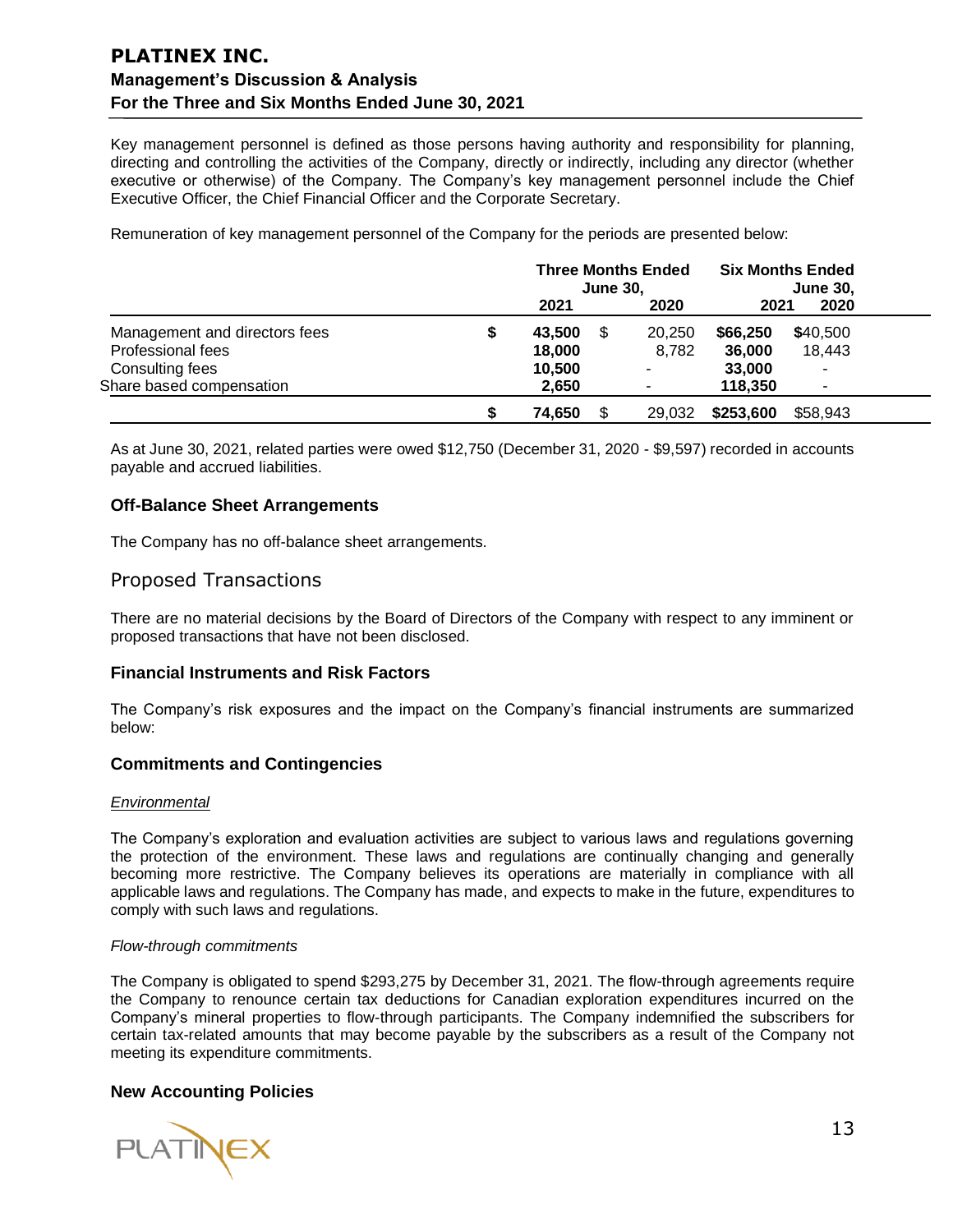#### *IAS 1, Presentation of Financial Statements ("IAS 1")*

Amendments to IAS 1, issued in October 2018, provide clarification on the definition of material and how it should be applied. The amendments also align the definition of material across IFRS and other publications. The amendments became effective for annual periods beginning on or after January 1, 2020 and were required to be applied prospectively. The adoption of the amendments had no impact on the Company's consolidated financial statements.

#### *IAS 8, Accounting Policies, Changes in Accounting Estimates and Errors ("IAS 8")*

Amendments to IAS 8, issued in October 2018, provide clarification on the definition of material and how it should be applied. The amendments also align the definition of material across IFRS and other publications. The amendments became effective for annual periods beginning on or after January 1, 2020 and were required to be applied prospectively. The adoption of the amendments had no impact on the Company's consolidated financial statements.

### **Additional Disclosure for Venture Issuers without Significant Revenue**

The exploration costs relating to the Company's interests in mineral properties for the six months ended June 30, 2021 and 2020 are listed below:.

|                                | Jan - Jun 21 | Jan - Jun 20 |
|--------------------------------|--------------|--------------|
|                                |              |              |
| Accommodation & Meals          | 5,607        | 0            |
| Car Mileage                    | 9,698        | 0            |
| Core Sampling, Logging         | 0            | 0            |
| Drilling, Core Storage         | 161,967      | 0            |
| <b>Field Work</b>              | 38,837       | 0            |
| <b>Filings and Assessments</b> | 3,273        | 0            |
| <b>First Nations Relations</b> | 0            | 0            |
| <b>Geophysical Survey</b>      | 172,772      | 0            |
| Imagery and Map Generation     | 65,606       | 0            |
| Other - Exploration            | 11,987       | 0            |
| <b>Staking Fees</b>            | 22,150       | 0            |
| Line-Cutting                   | 64,318       | 0            |
| <b>Equipment Rental</b>        | 3,240        | 0            |
| Geological                     | 9,825        | 0            |
| Assaying & Geo-Chem Analysis   | 17,484       | 0            |
|                                |              |              |

**Total** 586,764 0

**PLATINEX**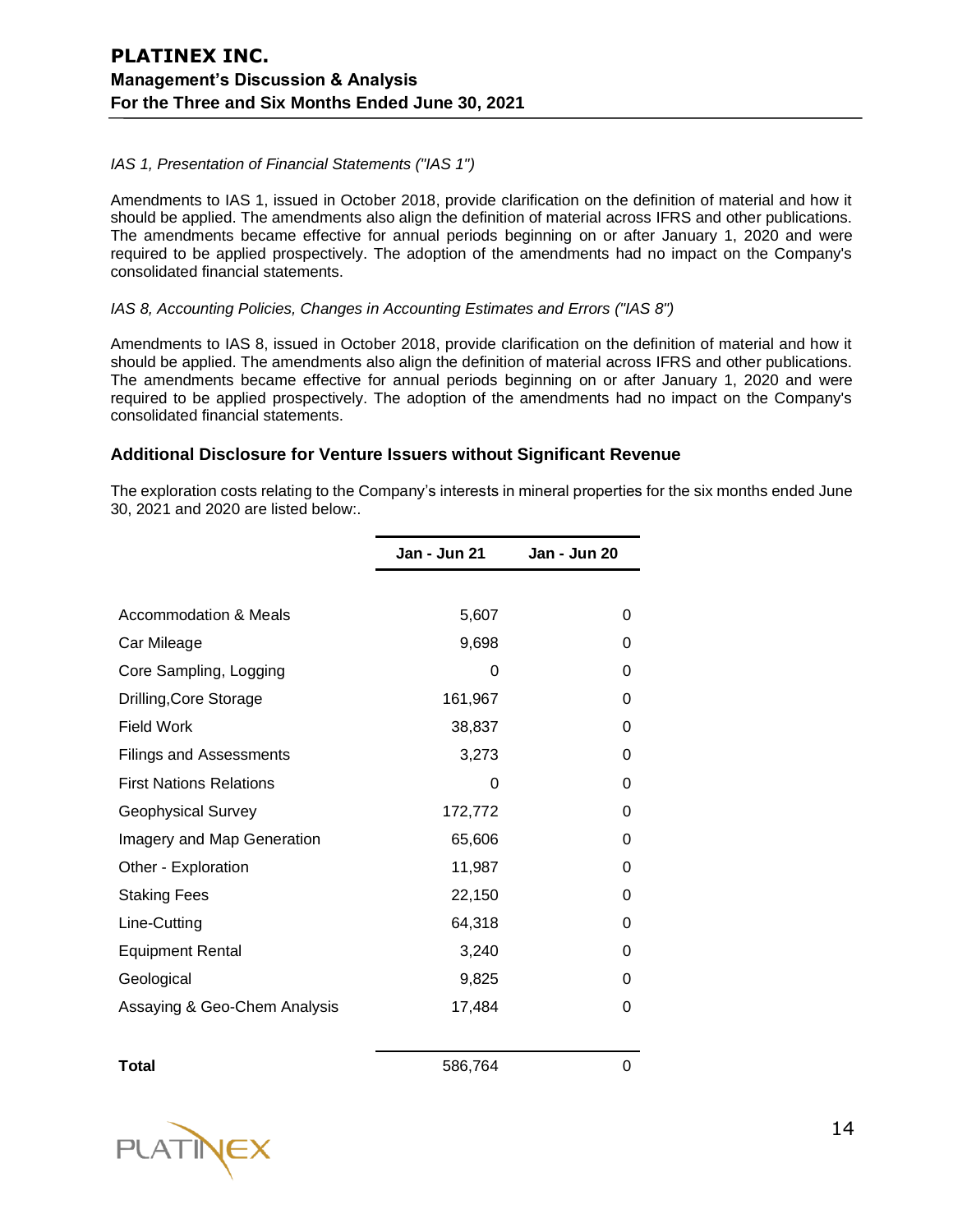### **Disclosure of Outstanding Share Data**

The number of common shares of the Company outstanding and the number of common shares issuable pursuant to other outstanding securities of Platinex as at August 18, 2021 are as follows:

| <b>Securities</b>         | As at August 18 2021 |  |  |  |  |
|---------------------------|----------------------|--|--|--|--|
| Common shares outstanding | 156,654,598          |  |  |  |  |
| Issuable under options    | 13,650,000           |  |  |  |  |
| Issuable under warrants   | 57,411,134           |  |  |  |  |
| <b>Total securities</b>   | 227,715,732          |  |  |  |  |

### **Disclosure of Internal Controls**

Management has established processes to provide them with sufficient knowledge to support representations that they have exercised reasonable diligence to ensure that (i) the consolidated financial statements do not contain any untrue statement of material fact or omit to state a material fact required to be stated or that is necessary to make a statement not misleading in light of the circumstances under which it is made, as of the date of and for the periods presented by the consolidated financial statements, and (ii) the consolidated financial statements fairly present in all material respects the financial condition, results of operations and cash flow of the Company, as of the date of and for the periods presented.

In contrast to the certificate required for non-venture issuers under National Instrument 52-109, Certification of Disclosure in Issuers' Annual and Interim Filings ("NI 52-109"), the Venture Issuer Basic Certificate does not include representations relating to the establishment and maintenance of disclosure controls and procedures ("DC&P") and internal control over financial reporting ("ICFR"), as defined in NI 52-109. In particular, the certifying officers filing this certificate are not making any representations relating to the establishment and maintenance of:

(i) controls and other procedures designed to provide reasonable assurance that information required to be disclosed by the issuer in its annual filings, interim filings or other reports filed or submitted under securities legislation is recorded, processed, summarized and reported within the time periods specified in securities legislation; and

(ii) a process to provide reasonable assurance regarding the reliability of financial reporting and the preparation of the financial statements for external purposes in accordance with the issuer's GAAP (IFRS).

The issuer's certifying officers are responsible for ensuring that processes are in place to provide them with sufficient knowledge to support the representations they are making in the certificate. Investors should be aware that inherent limitations on the ability of certifying officers of a venture issuer to design and implement on a cost effective basis DC&P and ICFR as defined in NI 52-109 may result in additional risks to the quality, reliability, transparency and timeliness of interim and annual filings and other reports provided under securities legislation.

#### **Risk Factors**

The Company's financial condition, results of operation and business are subject to certain risks, which may negatively affect them. A detailed discussion of these risks can be found on pages 18 to 23 of our Annual MD&A for the financial period ended December 31, 2020 under "Risk Factors" (available on SEDAR at [www.sedar.com\)](http://www.sedar.com/) and elsewhere in this MD&A, including under "Cautionary Note Regarding Forward-Looking Information".

**PLATINEX**